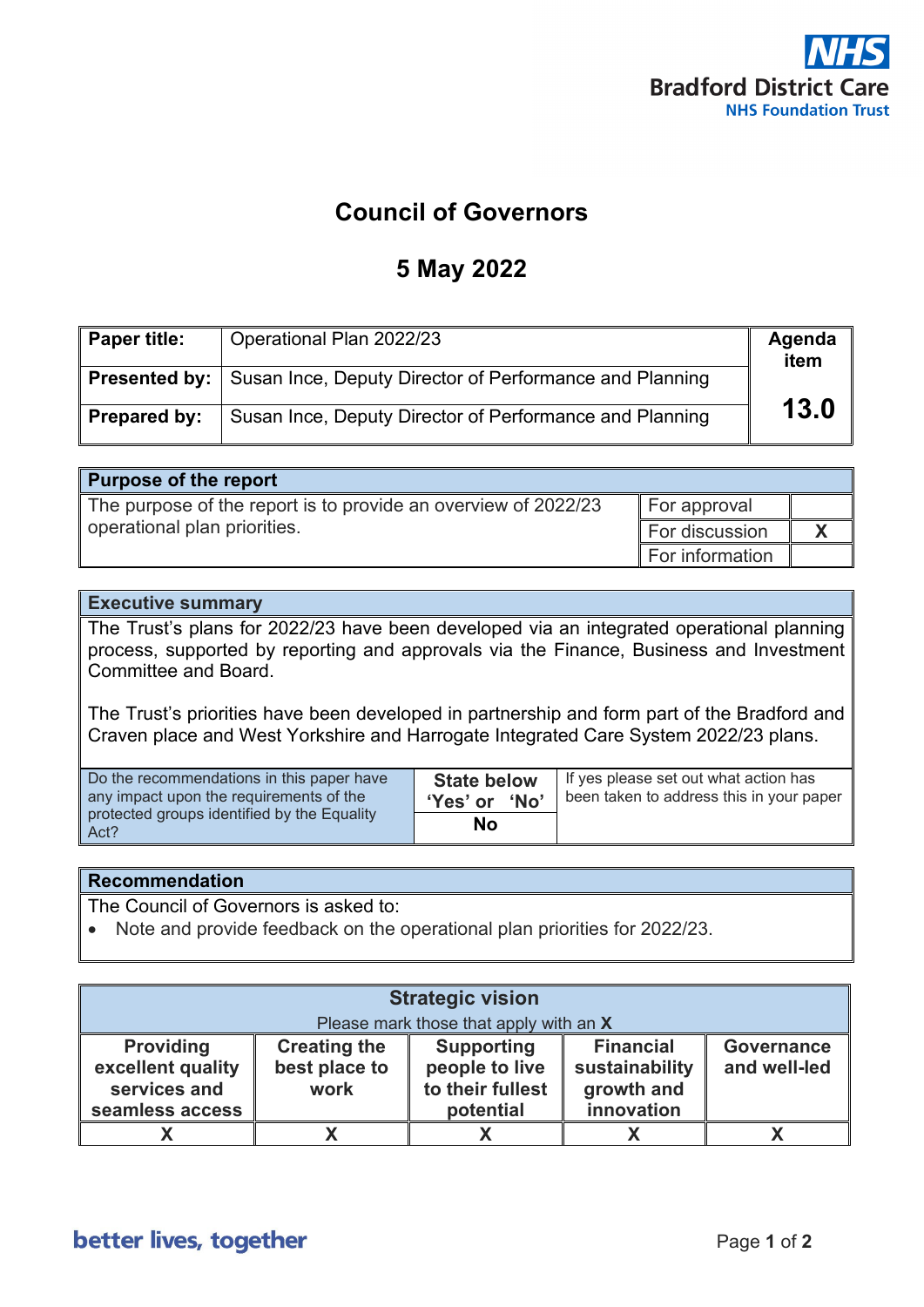

| <b>Care Quality Commission domains</b> |                  |                   |        |                 |
|----------------------------------------|------------------|-------------------|--------|-----------------|
| Please mark those that apply with an X |                  |                   |        |                 |
| <b>Safe</b>                            | <b>Effective</b> | <b>Responsive</b> | Caring | <b>Well Led</b> |
|                                        |                  |                   |        |                 |

| <b>Relationship to the Board</b><br><b>Assurance Framework</b><br>(BAF) | The work contained with this report links to all the Trust's<br>strategic objectives and associated BAF risks.                                                                                                                                                                                                                                                                                                                                                                                                                                                                                    |
|-------------------------------------------------------------------------|---------------------------------------------------------------------------------------------------------------------------------------------------------------------------------------------------------------------------------------------------------------------------------------------------------------------------------------------------------------------------------------------------------------------------------------------------------------------------------------------------------------------------------------------------------------------------------------------------|
| <b>Links to the Organisational</b><br><b>High Risk Register</b>         | The work contained with this report links to many of the<br>organisational high risks including:<br>2370: COVID-19 sustained pandemic - inability to<br>sustain service delivery through the waves of the<br>pandemic<br>2509: Community nursing services demand exceeding<br>capacity<br>2535: Staff wellbeing – 0-19 children's services<br>2609: Organisational risks associated with out of area<br>bed use (finance, performance and quality)<br>2610: Child and Adolescent Mental Health Service core<br>waiting list<br>2611: Improving Access to Psychological Therapies<br>waiting lists |
| <b>Compliance and regulatory</b><br>implications                        | The following compliance and regulatory implications have<br>been identified as a result of the work outlined in this report:<br>Under the NHS System Oversight Framework, NHS<br>England and NHS Improvement monitor and gather<br>insights about performance of integrated care systems,<br>trusts and commissioners across five themes of: quality<br>of care, access and outcomes; preventing ill health and<br>reducing inequalities; people; finance and use of<br>resources; leadership and capability.                                                                                    |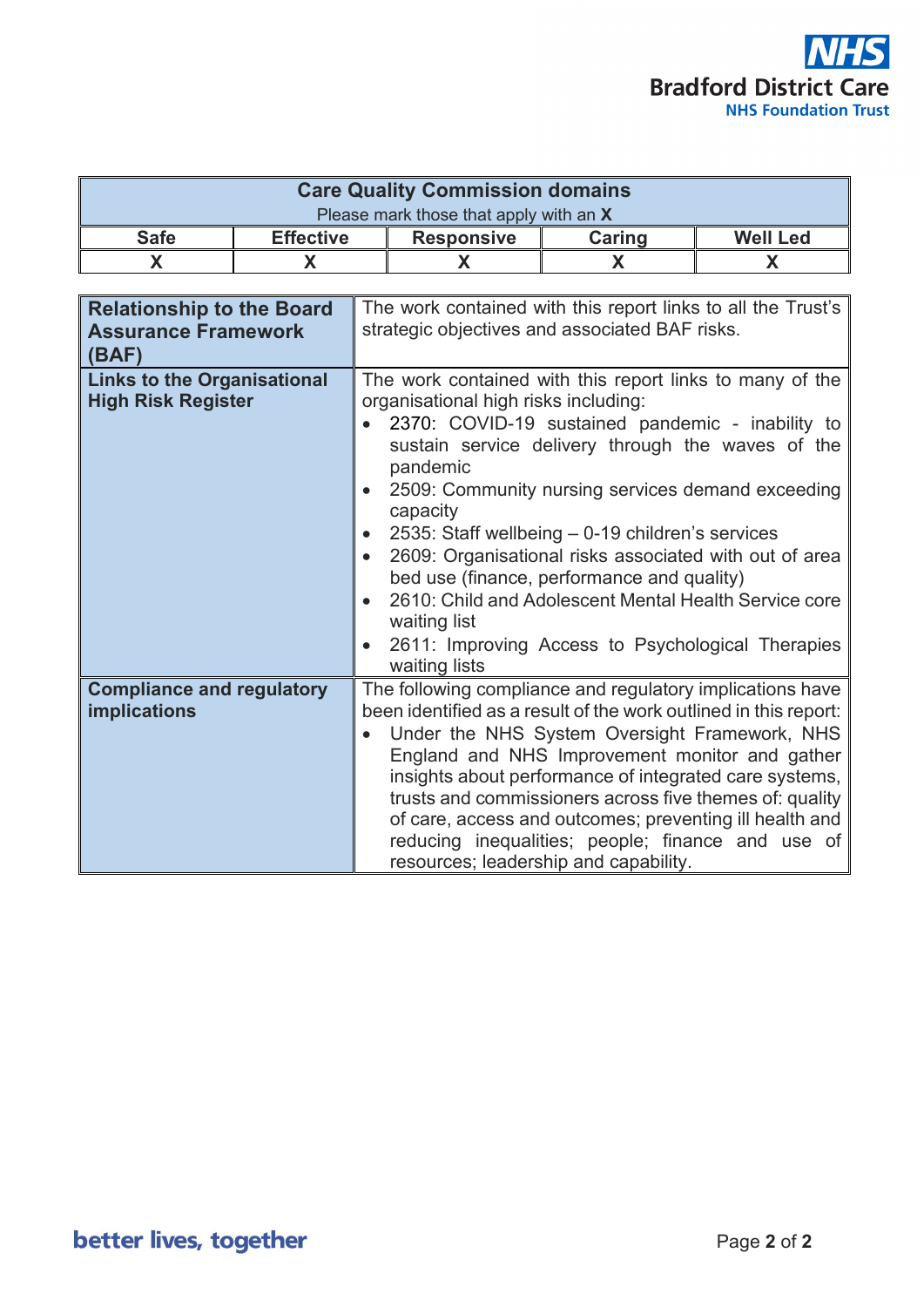



# **Council of Governors 5 May 2022**

# **2022/23 Operational Plan**

**Susan Ince,** *Deputy Director Performance and Planning*

better lives, together



 $\bigtriangledown$ : @BDCFT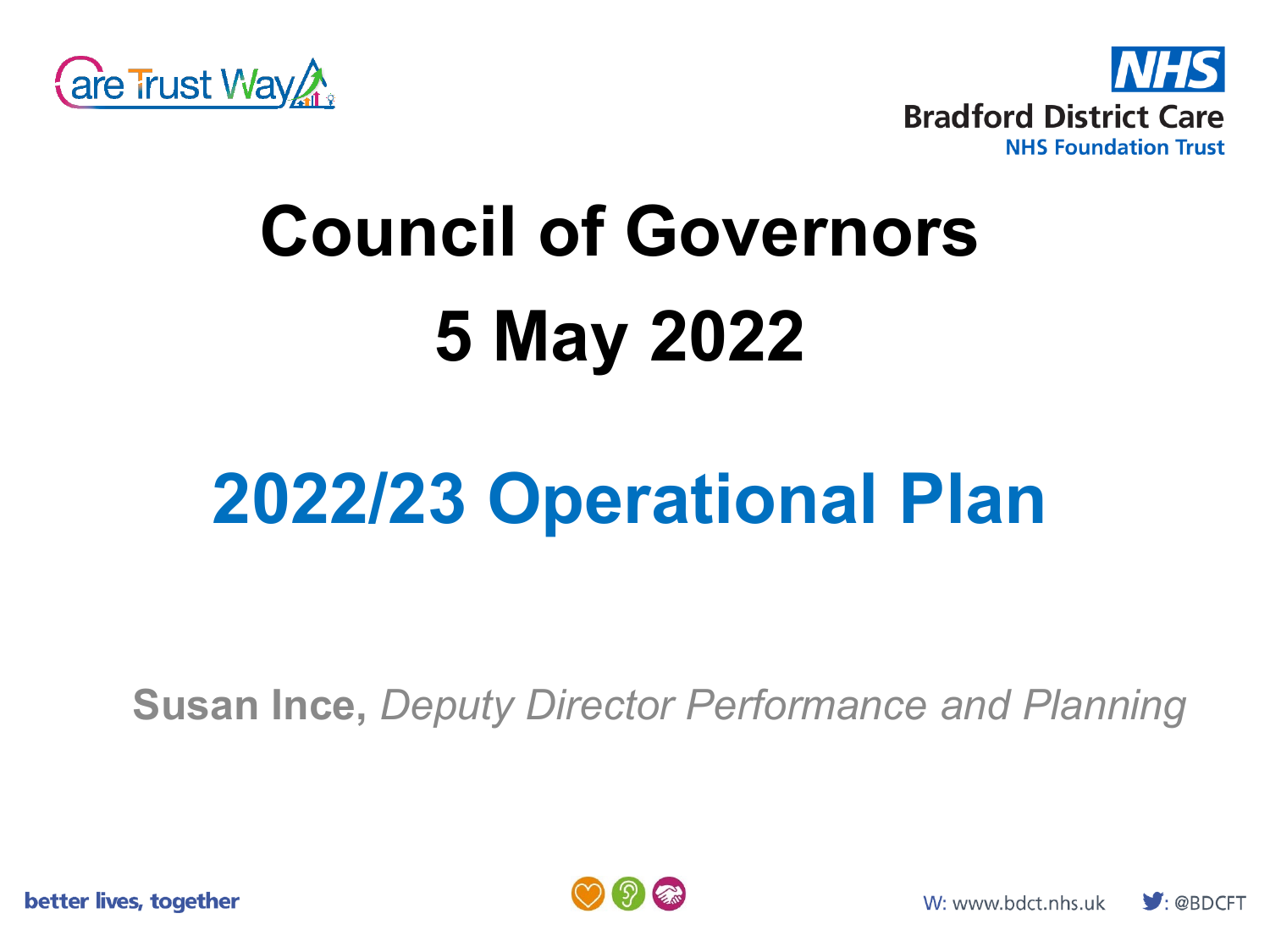## **Context for 2022/23 Plan**



### **NHS 2022/23 Priorities and Operational Planning Guidance**

- Integrated care systems asked to deliver on priorities including
	- $\triangleright$  Invest in our **workforce** with more people and new ways of working, and by strengthening the compassionate and inclusive culture needed to deliver outstanding care.
	- Respond to **COVID-19** ever more effectively delivering the COVID-19 vaccination programme and meeting the needs of patients with COVID-19.
	- Improve the responsiveness of Urgent and Emergency Care and build **community care**  capacity.
	- Improve **mental health, learning disability and autism services**  maintaining continued growth in mental health investment to transform and expand community health services and improve access
	- Continue to develop **population health management**, prevent ill-health and address health inequalities
	- Exploit the potential of **digital technologies** to transform the delivery of care and patient outcomes
	- Make the most effective **use of our resources**  moving back to and beyond prepandemic levels of productivity when the context allows this.
- Plans and financial allocations at system level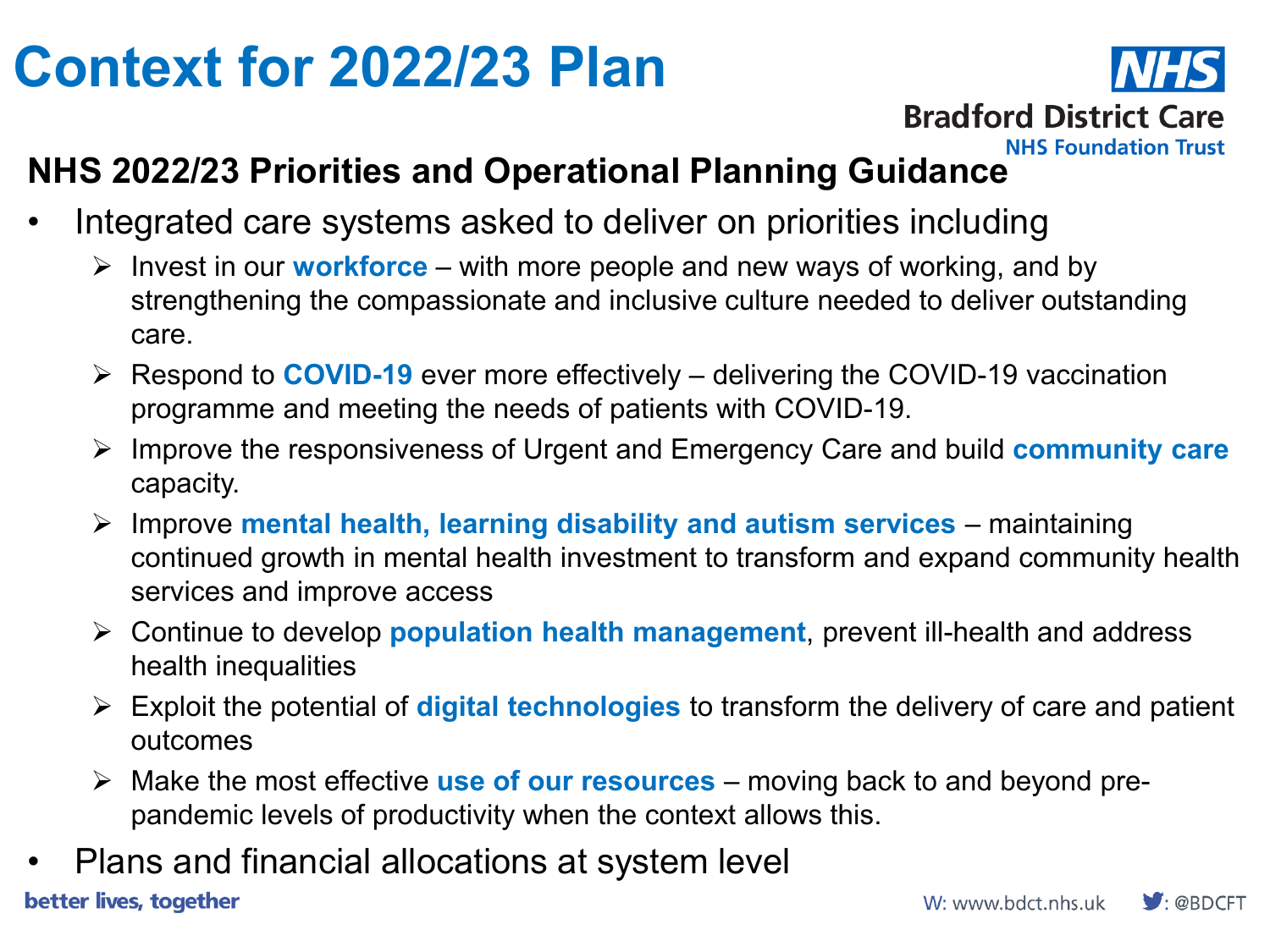## **Trust Integrated Planning Process**



- **Trust strategic framework** and **transformation programmes** to improve service delivery for our communities, create the best place to work for staff and ensure our Trust is sustainable for the future.
- As part of annual planning cycle, developed service **integrated delivery plans** comprising:



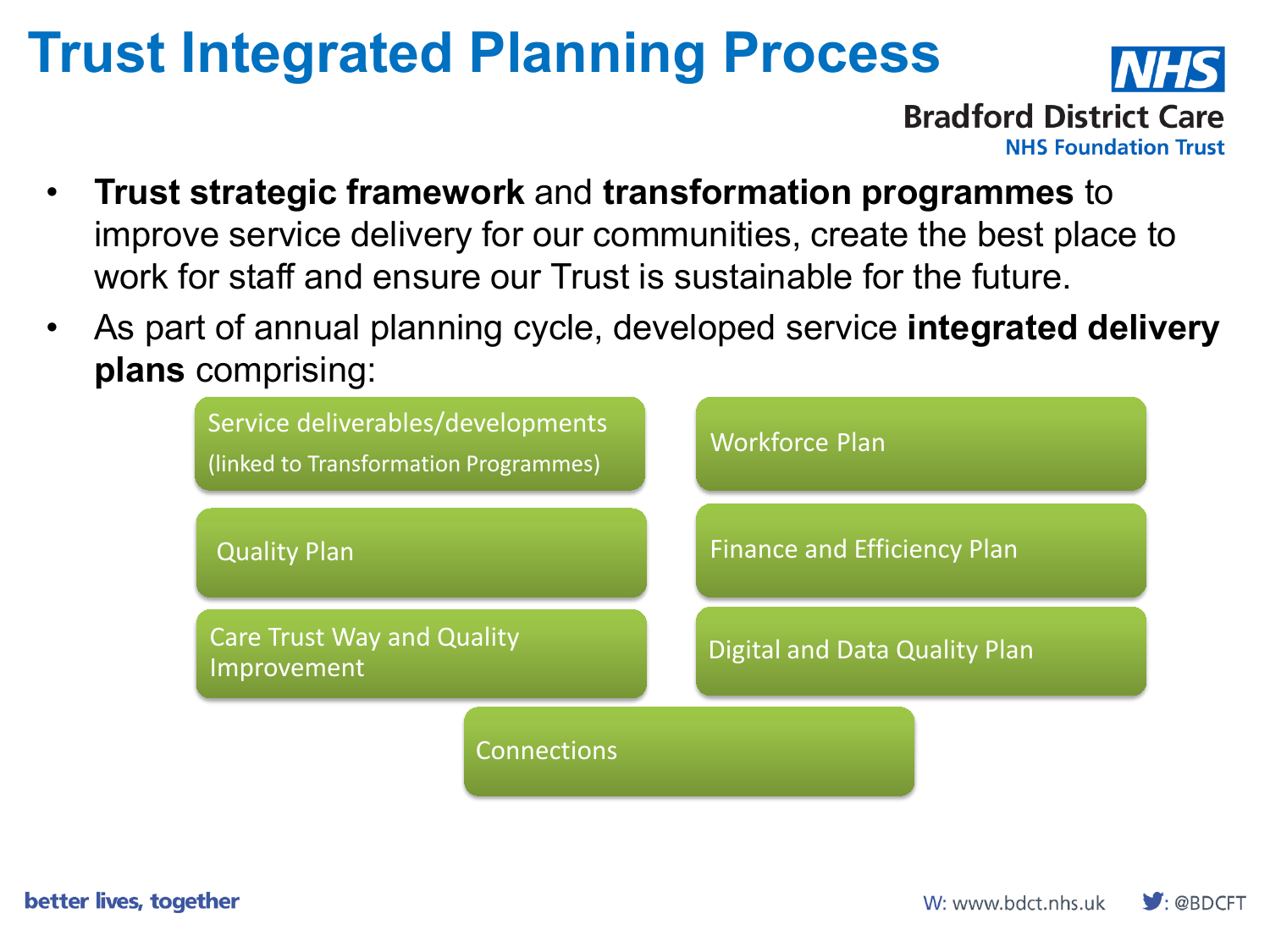# **Key Priorities – Community Services**



**Bradford District Care NHS Foundation Trust** 

- Supporting seamless **transfer of Wakefield 0-19 services** to new provider on 1 October 2022
- Successful re-tender of **Bradford 0-19 services** or renegotiation of revised service specification by 31 March 2023
- Implementation of **new management structure** within Adult Community Services within quarter 1
- Alignment of **adult community teams** to new structure and embedding new delivery models, aligned to NHS Long Term Plan ambitions supporting greater integration and collaboration
- Review and redesign of **SystmOne configuration** in adult services
- Responding to **outcomes of Special Educational Needs and Disabilities (SEND) inspection** across all services
- Building **leadership and management capacity**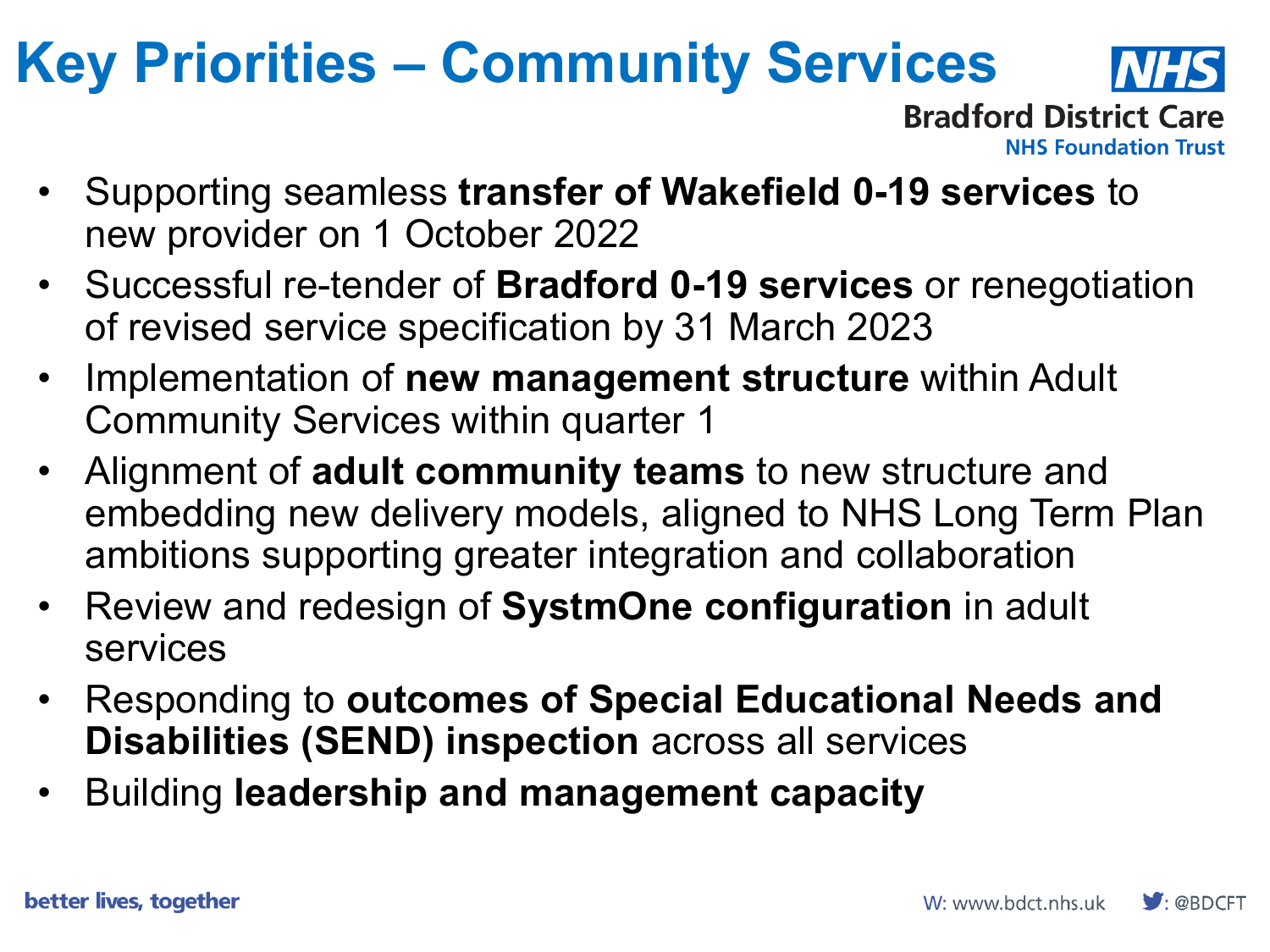### **Key Priorities – Mental Health and Learning Disability Services (1) Bradford District Care NHS Foundation Trust**

- Emphasis on living with COVID **Connectedness & Wellbeing**
- Embedding **Care Trust Way** (quality improvement) practice and principles throughout all teams
- Maintained focus on **quality**
- **Workforce** an effective recruitment and retention strategy with service level recruitment and retention targets aligned to workforce plans
- Going live with West Yorkshire **Assessment and Treatment Unit** (ATU) and successfully transitioning to new ATU building
- System review of **dementia pathway**  reducing waits and optimising support at the earliest opportunity
- **Maintain NHS Long Term Plan trajectories** in line with national ambitions and investment
	- **Early Intervention in Psychosis** on track
	- **Individual Placement Support** on track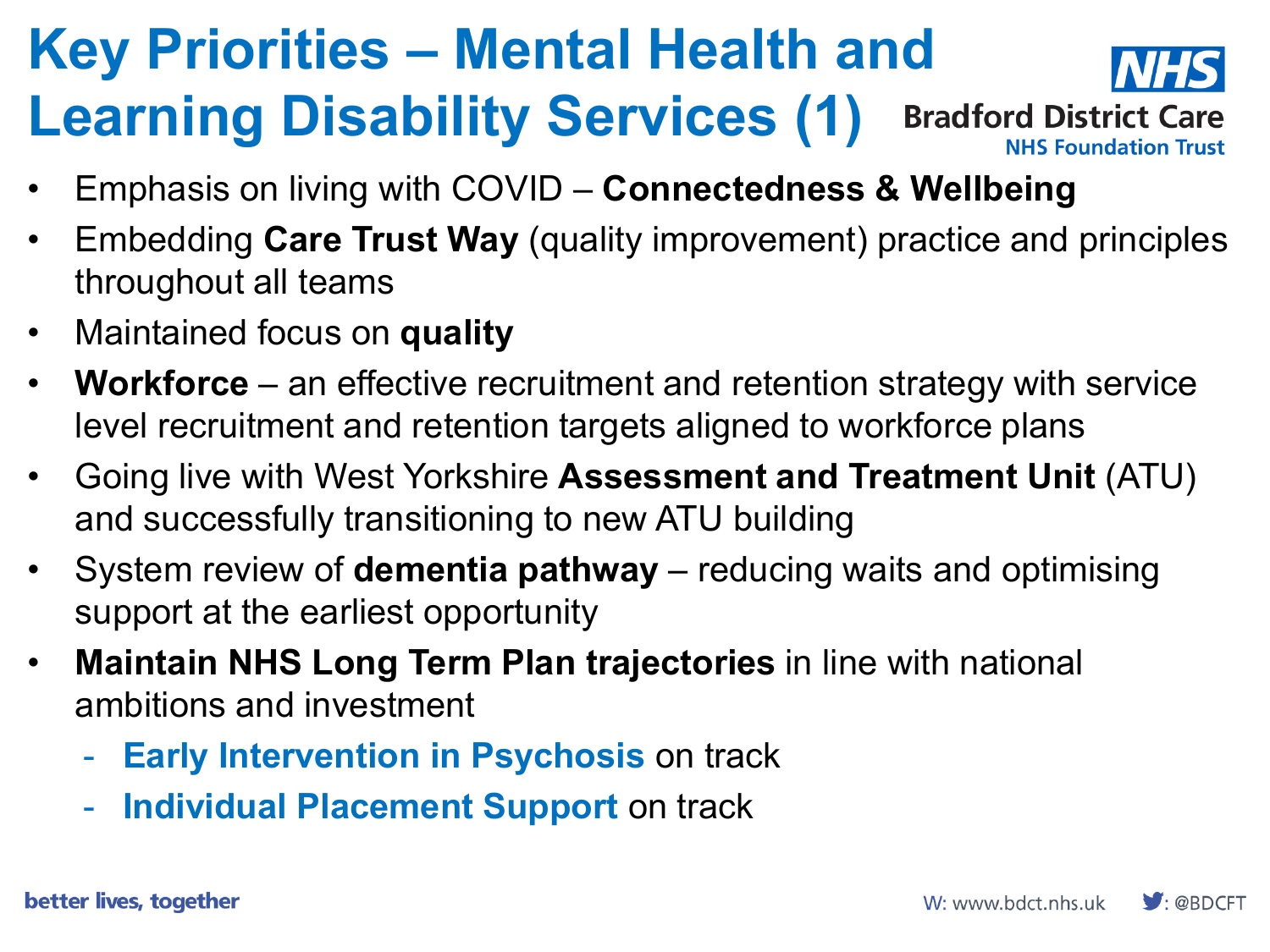### **Key Priorities – Mental Health and Learning Disability Services (2) Bradford District Care NHS Foundation Trust**

- **NHS Long Term Plan recovery plans**
	- **Improving Access to Psychological Therapies (IAPT)**  to increase people accessing treatment from 11,316 in 2021/22 to local target of 13,164 by 2023/24
	- **Children and young people with eating disorders**  to achieve national waiting times standard for urgent and routine referrals by end of quarter 2
	- **Out of area placements**  to reduce out of area placements for adult mental health services through Trust and Bradford and Craven place actions including quality improvement programme on patient flow, enhanced therapeutic offer, transformation of community mental health and crisis mental health
	- **Perinatal mental health**  phased workforce and financial plan to broaden service and increase number of women accessing specialist perinatal service from 266 in 2021/22 to local target of 416 by 2023/24